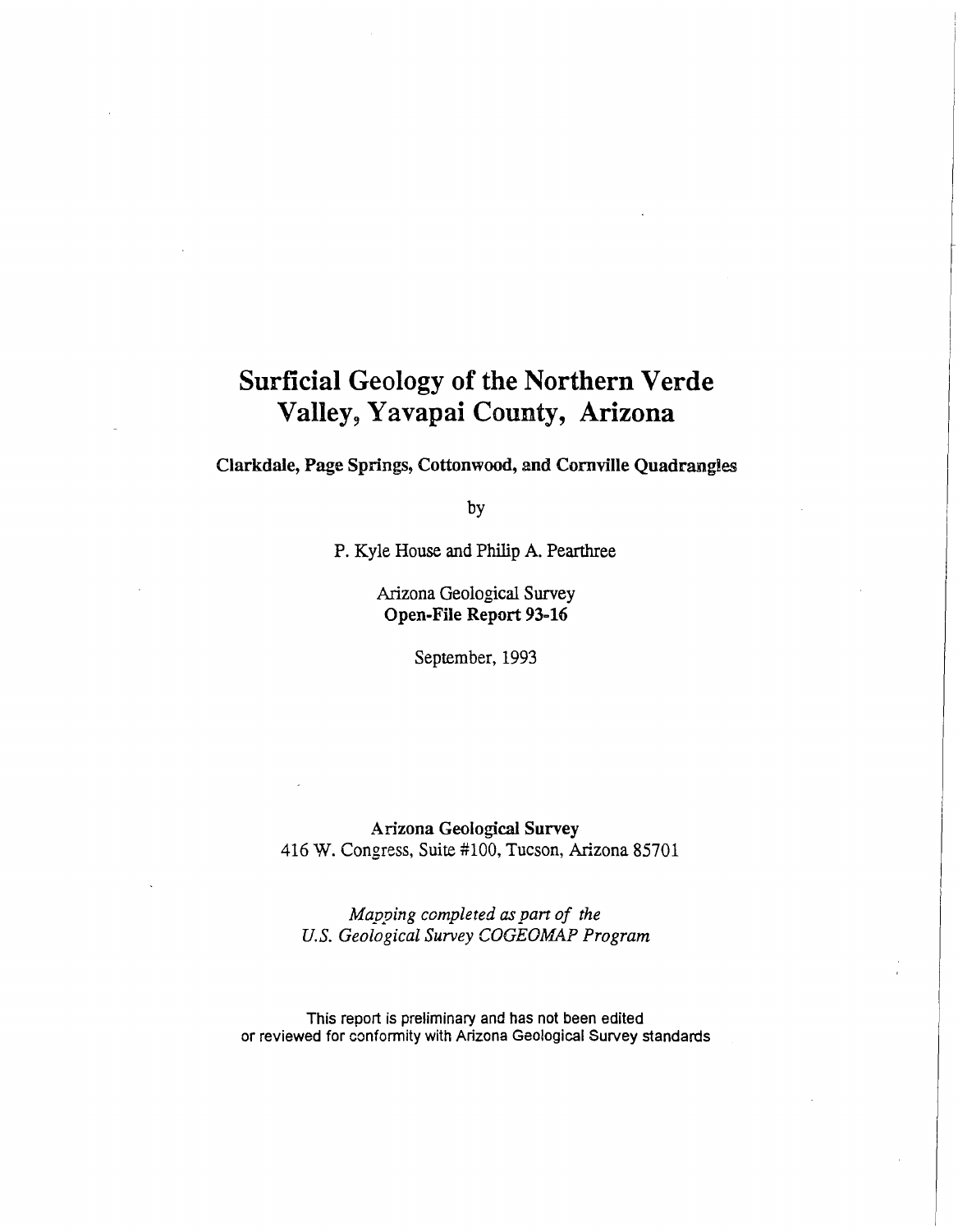$\label{eq:2.1} \frac{1}{\sqrt{2}}\int_{\mathbb{R}^3}\frac{1}{\sqrt{2}}\left(\frac{1}{\sqrt{2}}\right)^2\frac{1}{\sqrt{2}}\left(\frac{1}{\sqrt{2}}\right)^2\frac{1}{\sqrt{2}}\left(\frac{1}{\sqrt{2}}\right)^2\frac{1}{\sqrt{2}}\left(\frac{1}{\sqrt{2}}\right)^2.$  $\label{eq:2.1} \frac{1}{\sqrt{2}}\int_{\mathbb{R}^3}\frac{1}{\sqrt{2}}\left(\frac{1}{\sqrt{2}}\right)^2\frac{1}{\sqrt{2}}\left(\frac{1}{\sqrt{2}}\right)^2\frac{1}{\sqrt{2}}\left(\frac{1}{\sqrt{2}}\right)^2\frac{1}{\sqrt{2}}\left(\frac{1}{\sqrt{2}}\right)^2.$ 

 $\mathcal{L}^{\text{max}}_{\text{max}}$  and  $\mathcal{L}^{\text{max}}_{\text{max}}$  $\mathcal{L}(\mathcal{A})$  .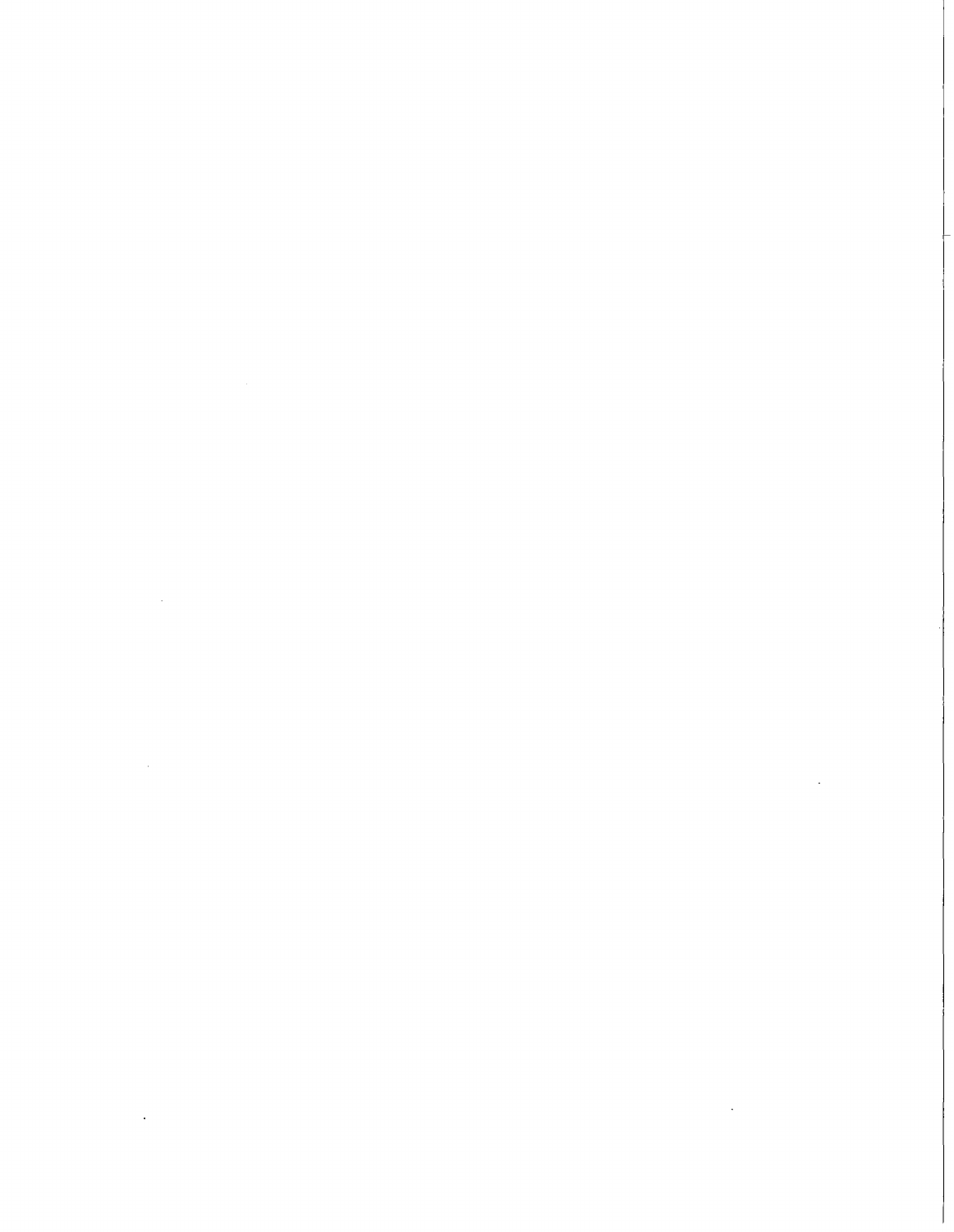### **Introduction**

This report contains four detailed maps depicting the distribution of Quaternary alluvial deposits and their associated geomorphic surfaces in the northern portion ofthe Verde Valley. Preliminary age estimations based on relative age criteria and soil development characteristics are assigned to each unit. Each map also depicts the distribution of generalized bedrock types in the area. Geologic structures in the bedrock units other than the principal trace of the Verde Fault are not included in these maps.

Each map in this report contains a wealth of geological information concerning the effects of Quaternary climatic fluctuations on the evolution of the Verde River, its major tributaries, and adjacent piedmont areas. Evident in these maps is the strong influence of drainage basin and substrate lithology on the evolution of the regional landscape and the persistence of landforms. In addition, the maps contain information relevant to the distribution and character offlood hazards, vegetation assemblages, and potential soil problems.

# **Methods and Materials Used in Mapping**

Preliminary mapping was based on interpretation of aerial photographs. The aerial photos used included: 1:24,000 scale black and white photos taken in 1977 and 1984; 1:24,000 scale color photos taken in 1984; 1: 12,000 scale aerial photos taken in 1990; 1:20,000 scale black and white photos taken in 1954; 1:48,000 scale black and white photos taken in 1950; 1:58,000 scale color infrared photos taken in 1980; and 1: 129,000 scale black and white photos taken in 1972. Stereoscopic analysis of these photo sets helped to accurately delineate the Quaternary deposits and the bedrock units. Aerial photo interpretation was augmented by field reconnaissance investigations. Final mapping was compiled on mylar overlays of 1:24,000-scale orthophoto maps. Mapping was then transferred to 1:24,000-scale topographic base maps (7 1/2' quadrangles). Aerial photos used in the mapping were provided by the Coconino National Forest Supervisors Office and the Soil Conservation Service Flagstaff Field Office. Mapping of Quaternary alluvium along the Verde River supplemented previously completed mapping by Pearthree (1993). In the Cottonwood and Clarkdale quadrangles, most of the generalized bedrock mapping was taken from previously published maps (Anderson and Creasey, 1958, 1967; Lehner, 1958). Bedrock mapping in portions ofthe Cornville and Page Springs quadrangles was based in part on previous work (Ranney, 1989; Karlstrom et aI., 1984; Weir et aI., 1989).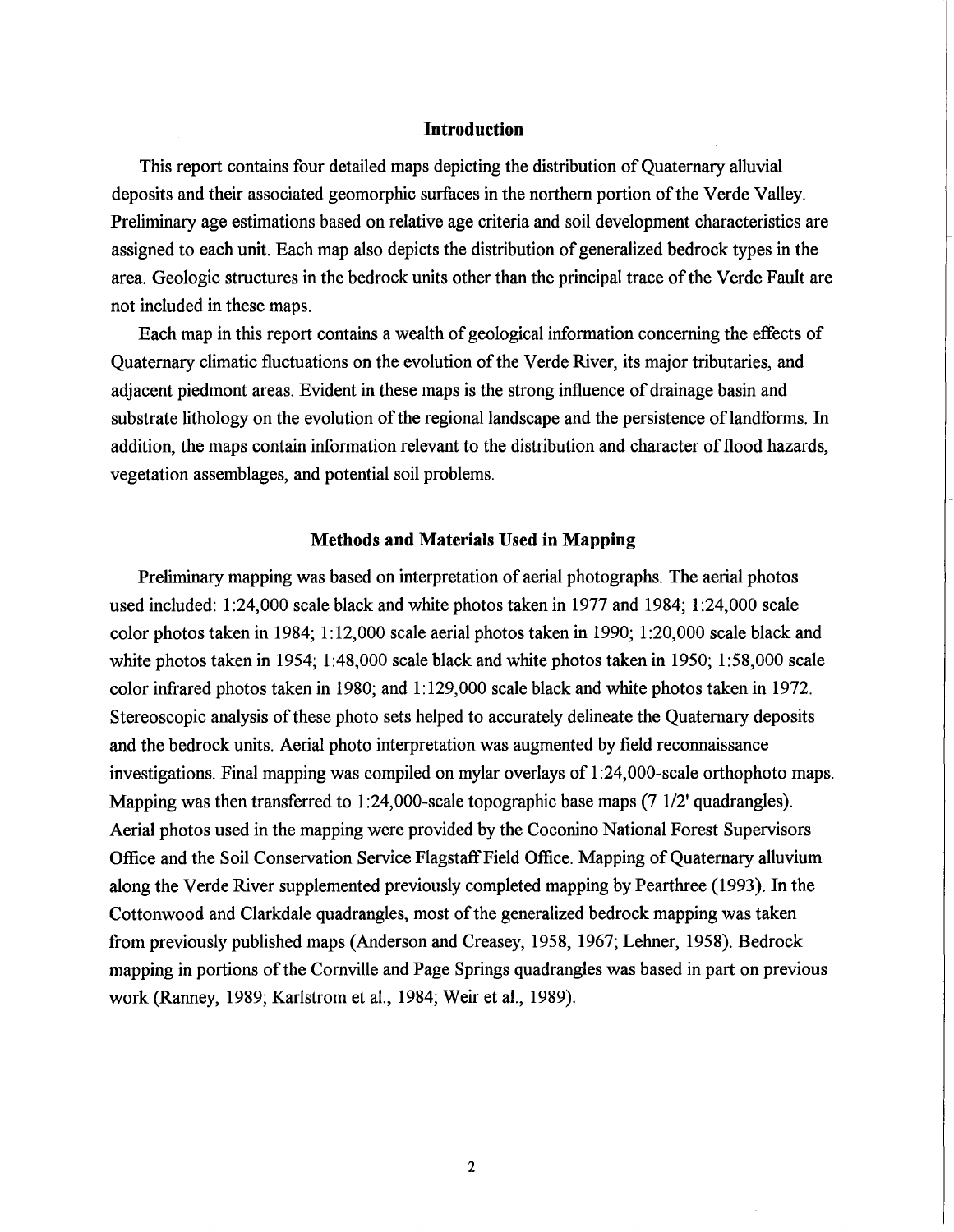### Map Unit Descriptions

The surficial deposits of the northern Valley are divided into 19 units based on their ages and source areas. These surficial deposits range in age from early Pleistocene-latest Pliocene  $(\sim 2 \text{ Ma})$ to modern. Ten of these units were deposited by piedmont streams, and eight different ages of major river deposits (river channels and terraces) were recognized. In addition to the surficial deposits, our maps depict the distribution of two facies of basin-fill deposits (the Verde Formation) and four generalized bedrock units.

Surficial geologic units are arranged in a hierarchy based on approximate age and the source of the deposits. This hierarchy gave us the flexibility to differentiate units fairly precisely where feasible, but also permits us to group units or to use a less precise age designation for a unit where necessary. The five major groups of piedmont alluvial-fan and terrace deposits are the early Pleistocene-latest Pliocene Oxbow group, the middle Pleistocene Montezuma fan complex, the middle Pleistocene to early Holocene Chuckwalla group, the late Pleistocene to Holocene Sheepshead group, and late Holocene stream deposits. Most of these major groups have one or more levels of subgroups that are mapped separately in some areas and grouped in others. Terrace deposits of the major rivers are differentiated based on physical characteristics and height above the river. These river terraces are tentatively correlated with the major piedmont alluvial units based on their relative topographic relationships near the rivers. Generalized bedrock map units were developed using published geologic mapping covering this area.

### Piedmont Alluvial Units

# Oxbow Group: early Pleistocene to latest Pliocene Map units 0, 01, 02, 02a, 02b

The Oxbow group includes three levels of alluvial fans representing the oldest surficial alluvium preserved in the northern Verde Valley. These alluvial-fan remnants range from about 80 to 150 m above modern drainages and were likely deposited during the early Pleistocene to latest Pliocene (0.8 to 2.5 Ma). There is as much as 60 m of relief between older (O1) and younger (02a and 02b) surfaces, implying that these units were deposited over a substantial interval. Soils developed on these units have well-developed calcic horizons (typically stage III to V; after Machette, 1985) and are extremely clay-rich where well preserved. Oxbow alluvium is a relatively thin veneer capping erosion surfaces cut on the Verde Formation. Deposit thickness typically is several meters and probably does not exceed 10 meters. Deposits are very poorly sorted coarse gravels. Particle sizes range from silt and sand to boulders, and clasts are typically subangular.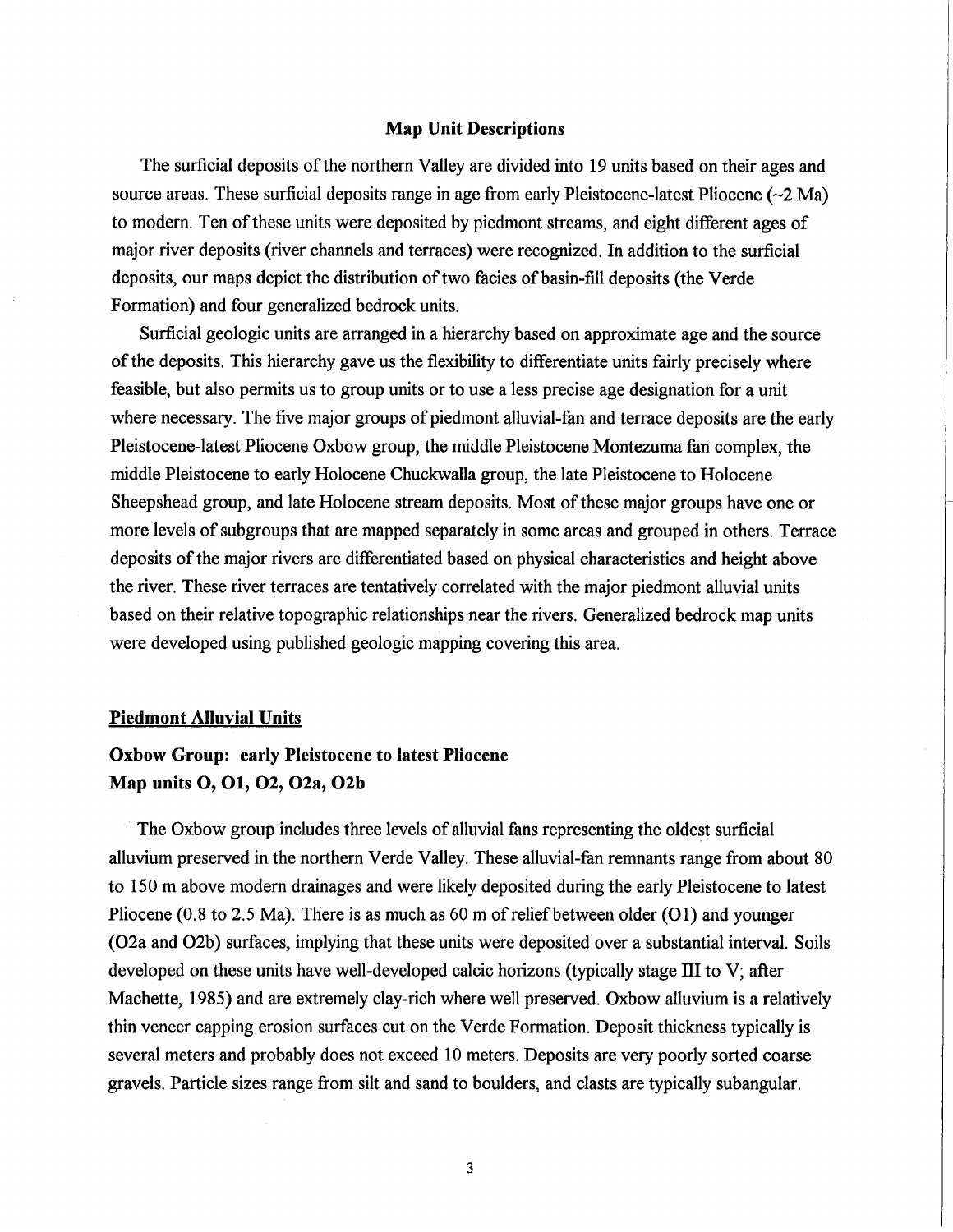#### O1: latest Pliocene  $(-2 \text{ to } 2.5 \text{ Ma})$

The highest level of alluvial fan remnants in the Verde Valley, which are 100 m or more above modern drainages, are mapped as Unit  $O1$ . This unit is found on top of the gravel facies of the Verde Formation (Tvg) very near the Black Hills, and may actually represent the highest level of the Verde Formation. The only obvious difference between underlying gravels and the O1 surficial unit is the color imparted by soil development in the upper few meters of the O1 alluvium. Very few remnants of  $O1$  exist in the map area. The best example of a well preserved 01 surface is "Catpaw Mesa" found in section 18, T15N R3E (Cottonwood quadrangle). This surface now stands more than 100 m (300 ft) above the modem drainages. A smaller, less well-preserved remnant is located approximately 1 mile southeast of Jerome. Elsewhere, possible erosional remnants of this unit are not distinguishable from the younger members of the Oxbow Group and are therefore designated "O".

O1 surfaces are quite planar where preserved. They support a low to moderate density acacia thorn scrub community; assorted grasses and prickly pear cactus are abundant. Surface materials consist of pebbles, cobbles, and boulders of metavolcanic rock and basalt in a clayey matrix. Surface color is dull reddish brown (5 YR 4/4). The soil is very clay-rich (heavy clay texture) and has angular blocky to weak prismatic structure. The very strong soil development and the extremely high topographic position of  $O1$  units in the Verde Valley implies substantial antiquity. Menges and McFadden (1981) argued that similar alluvial fan remnants in southeastern Arizona date to the earliest Pleistocene or latest Pliocene. The highest levels of the fine-grained basin facies of the Verde Formation date to about 2 to 2.5 Ma (Bressler and Butler, 1978; Nations et al, 1981). If O1 deposits represent the highest level of the marginal gravel facies of the Verde Formation, they probably date to 2 to 2.5 Ma as well.

### 02: early Pleistocene (0.8 to 2 Ma)

02 units are high, thin, early Pleistocene alluvial fan remnants deposited on erosional surfaces cut into both the lacustrine and gravel facies the Verde Formation. 02 surfaces are fairly widespread in the Black Hill piedmont area south of Black Canyon and north of Cherry Creek. The most extensive well-preserved remnants are found below Catpaw Mesa where the source area lithologies are most resistant to erosion (metavolcanic and volcanic rocks).

In some areas there are two distinct levels of 02 surfaces (02a and 02b). Physical characteristics of these surfaces are similar, so they can be distinguished only in areas where they are adjacent to each other. In some places, as in the vicinity of Catpaw Mesa, O2a is as much as 15 m (50 ft) higher than 02b. Closer to the Verde River, they differ by as little as 5 m (20 ft). Tne 02 designation is used in areas wnere it is not possiole to distinguish two discrete surface levels.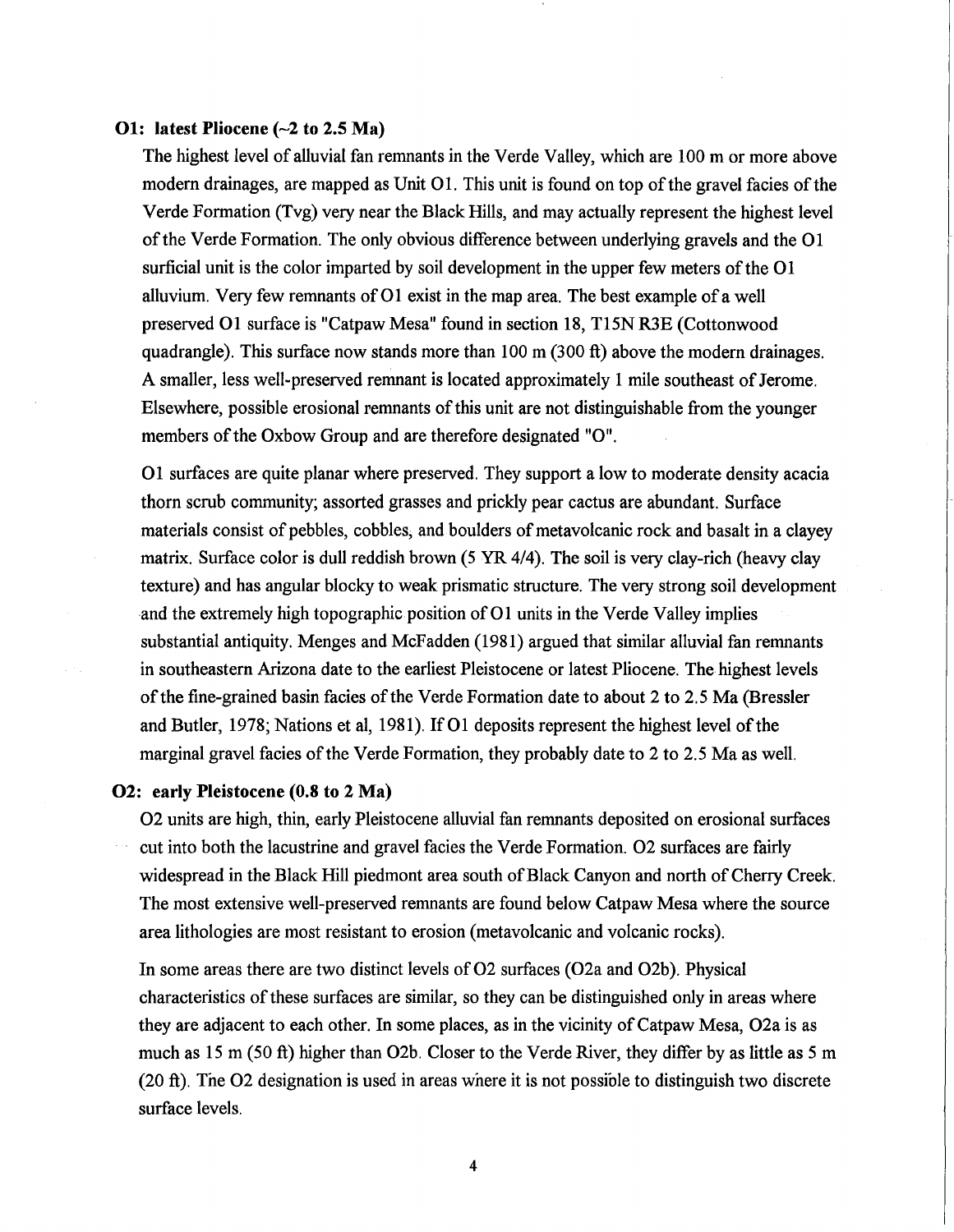O2 deposits are composed of sediment ranging from silt to boulders. Most of the clasts are metavolcanics and basalt. Surface color is dull reddish brown (5YR 4/4-5/4). The soil on wellpreserved 02 surfaces is extremely strongly developed. Argillic horizons have heavy clay textures and are dark reddish brown (2.5 YR 3/3). A stage III to IV calcic horizon exists at approximately 80 cm. Soil structure is angular blocky to prismatic. On degraded surface remnants, the argillic horizon has been partially or completely stripped and the calcic horizon is encountered at or near the surface. Well-preserved 02 surfaces support grasses, small acacias, prickly pear cactus, and scattered junipers. In the areas where the surface has been eroded and the calcic horizon is either shallow or at the surface, the density of juniper is higher and crucifixion thorn is abundant. The extremely strong soil development associated with 02 surfaces and the high topographic positions they occupy indicate that they are very old. The fact that 02 surfaces were deposited at levels that are much lower than adjacent 01 surfaces implies that they are significantly younger than unit O1.

# Montezuma alluvial fan complex: middle Pleistocene (~500 ka) Map unit M

Extensive middle Pleistocene Montezuma alluvial fans comprise the thickest Quaternary deposits observed in the map area. These fan remnants are inset well below adjacent Oxbow surfaces but are  $25$  to  $30$  m (80-100 ft) above modern drainages. In the vicinity of Black Canyon, the alluvium is locally at least 25 m (80 ft) thick. Considerable variations in thickness ofthis unit suggest that it partially filled fairly deep valleys carved into the Verde Formation after deposition of the O2 alluvium. The best example of an M surface occurs along the northern side of Black Canyon in the southern portion of the Cottonwood quadrangle.

Montezuma surfaces are dominated by angular clasts of metavolcanic, volcanic, or granitic rocks, In some places a weak desert pavement is developed on the surface. The M surface is dull yellowish brown to brown. It hosts a low to moderate density community of prickly pear, mesquite and assorted desert grasses. Closer to the mountains and at higher altitudes the plant community is composed of moderate to high density stands of acacia, mesquite, and holly. Greater vegetation densities are also associated with M surfaces derived from granitic source areas south of Black Canyon. Soils associated with M surfaces are strongly developed with clay textures and moderately developed calcic horizons (stage II to III) at an approximate depth of 90 cm. Soft carbonate concretions are present below about 40 cm.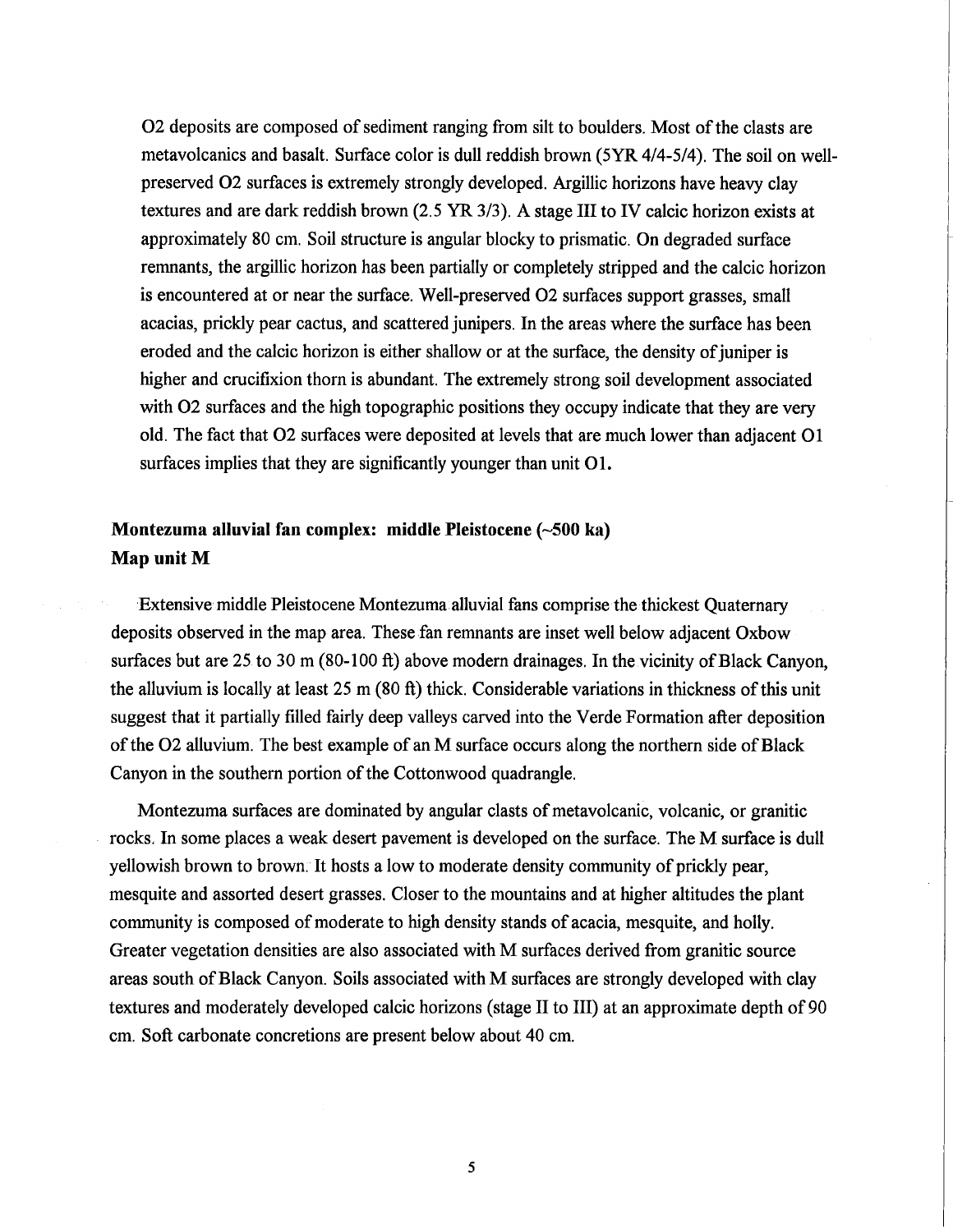# Chuckwalla Group: middle Pleistocene to early Holocene Map units C, C1, C1a, C1b, and C2

The Chuckwalla group consists of relatively thin, broad, alluvial fans, and narrow stream terraces. Surfaces of the Chuckwalla group are much closer to the altitude of modern drainages than adjacent M and O surfaces. There typically is not substantial relief between the three units in the Chuckwalla group (CIa, CIb, and C2). Soil development differs substantially between the three units, however, indicating that the Chuckwalla group probably spans much of the late Quaternary  $(\sim 250 \text{ to } 10 \text{ ka})$ .

### CI: middle to late Pleistocene (50 to 250 ka)

The older deposits of the Chuckwalla group consist of extensive alluvial fans and terraces. The two subunits (C1a and C1b) differ primarily in degree of soil development and surface color. In areas where they are indistinguishable or intricately interspersed, they are grouped together in unit C1. C1 deposits cover much of the piedmont of the Black Hills westnorthwest of Cottonwood. Unit C1a locally occurs as a terrace surface carved in extensive deposits of Montezuma alluvium. An example of this occurs on the southern side of the large fan emanating from Black Canyon in the Cottonwood and Cornville quadrangles.

CIa and C1b are both composed primarily of coarse sediments ranging from sand to large cobbles and small boulders. The CIa surface color ranges from dull reddish brown to bright brown (5 YR 5/4 - 7.5 YR 5/6). Soils typically have strong argillic horizons with light clay textures and moderately developed calcic horizons (stage II to III). In general, CIa is characterized by a relatively sparse shrub community and fairly good grass cover, but this varies considerably with local conditions and source area lithology. Predominant plants include prickly pear cactus, catclaw, assorted grasses. Based on the relatively strong soil development associated with C1a surfaces, we estimate their age to be  $\sim$ 125 to 250 ka. C1b surface color typically is slightly less red than CIa; soils are characterized by moderately developed argillic horizons (clay loam textures) and relatively weak calcic horizons (stage I to II). Cib surfaces are dominated by a relatively high-density thorn scrub assemblage including acacia, mesquite, and holly. Based on soil development, we estimate that Cib surfaces are significantly younger than C<sub>1</sub>a ( $\sim$ 50 to 125 ka).

# C2: latest Pleistocene to early Holocene (5 to 20 ka)

The youngest member of the Chuckwalla group  $(C2)$  includes thin alluvial fans adjacent to or very slightly inset into older CI alluvium. C2 also includes low terraces adjacent to stream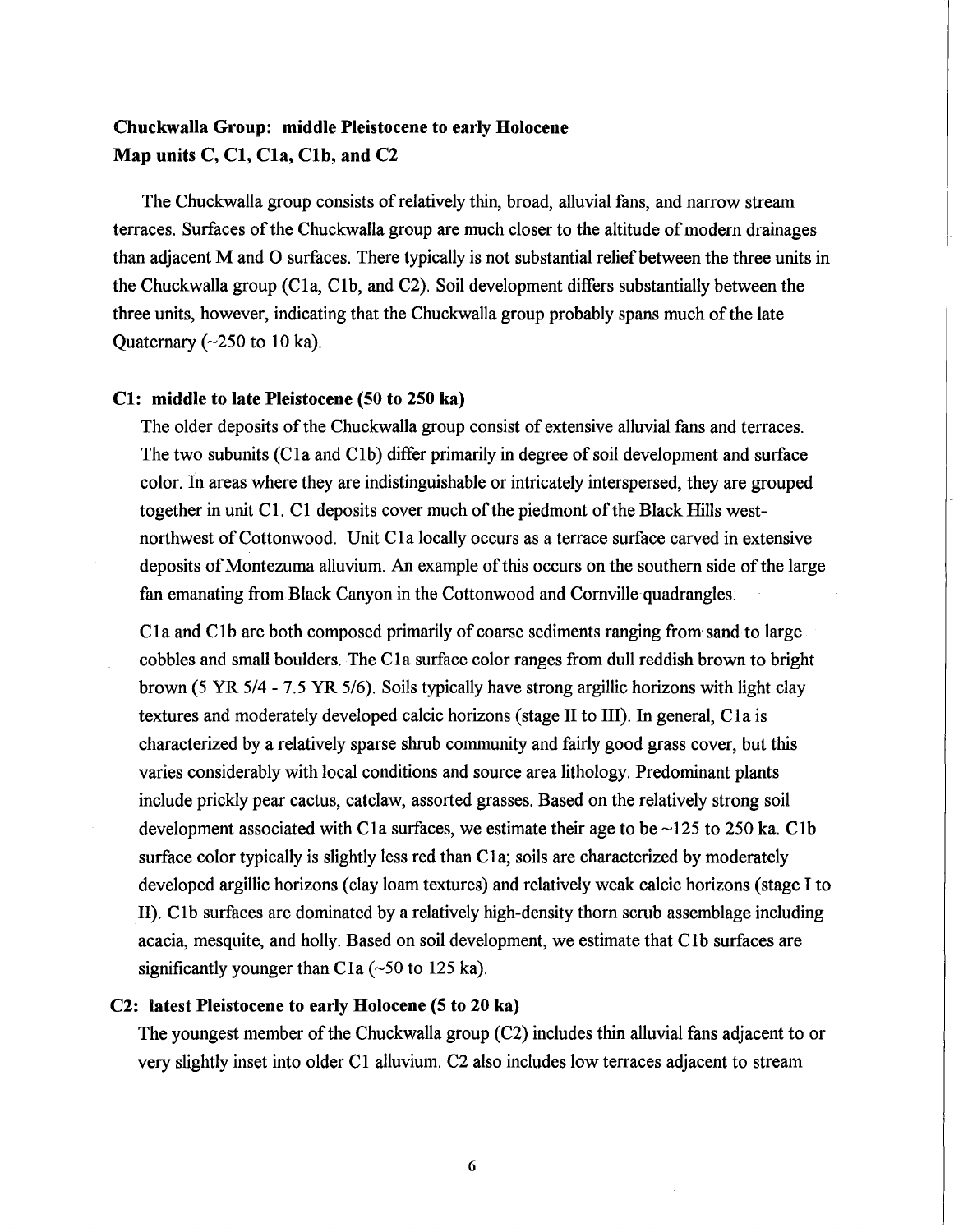channels confined by higher, older alluvium or bedrock. Areas where C2 surfaces are tightly interspersed with young stream sediments (Yp) are labeled as C2/Yp.

Unit C2 is composed primarily of coarse sediments ranging from sand to large cobbles and small boulders. Near the Verde River at Cottonwood the composition of the C2 alluvial fans is finer-grained and dominated by sand, pebbles, and minor silt. In the middle and upper piedmont areas, the C2 surface is characterized by a dense thornscrub thicket including catclaw, mesquite, and holly. Near the river, the vegetation is sparse. Much of the recent development in the city of Cottonwood has been on C2 fans.

# Sheepshead Group: late Pleistocene to Holocene Map units S, SI, and S2

The Sheepshead group consists of relatively fine-grained late Quaternary alluvium eroded from the Verde Formation. Unit S deposits consist of thin alluvial fan remnants, restricted piedmont stream deposits, and colluvium derived from cliffs of the Verde Formation. In many areas, unit S can be subdivided on the basis ofsoil development and relative topographic position (units SI and S2). In areas where such distinction is not possible, the alluvium is labeled S. Sheepshead alluvium is extensive in most of the Page Springs quadrangle, the Cornville quadrangle between Oak Creek and the Verde River, along the flanks of the White Hills throughout the map area, and in the vicinity of Hayfield Draw in the Cottonwood quadrangle where a clay-rich unit in the Verde Formation is extensively exposed.

# SI: late Pleistocene (10 to 125 ka)

The older unit of the Sheepshead group is most extensive along the foot of the White Hills in the Page Springs quadrangle. Here the unit is fairly oxidized such that the surface color is approximately bright reddish brown  $(5YR 5/8 - 5/6)$ . The degree of reddening imparted by soil development and weathering is uncertain because of an abundance ofred sandstone layers in the Verde Formation in this vicinity, but the soil color is redder than that of S2 alluvium. The unit consists of primarily relatively fine-grained sediments (clay, silt and sand) with lesser amounts of gravel. Because these sediments are derived from the Verde Formation, the soil is very calcareous. Vegetation is dominated by creosote and assorted grasses of low to moderate density.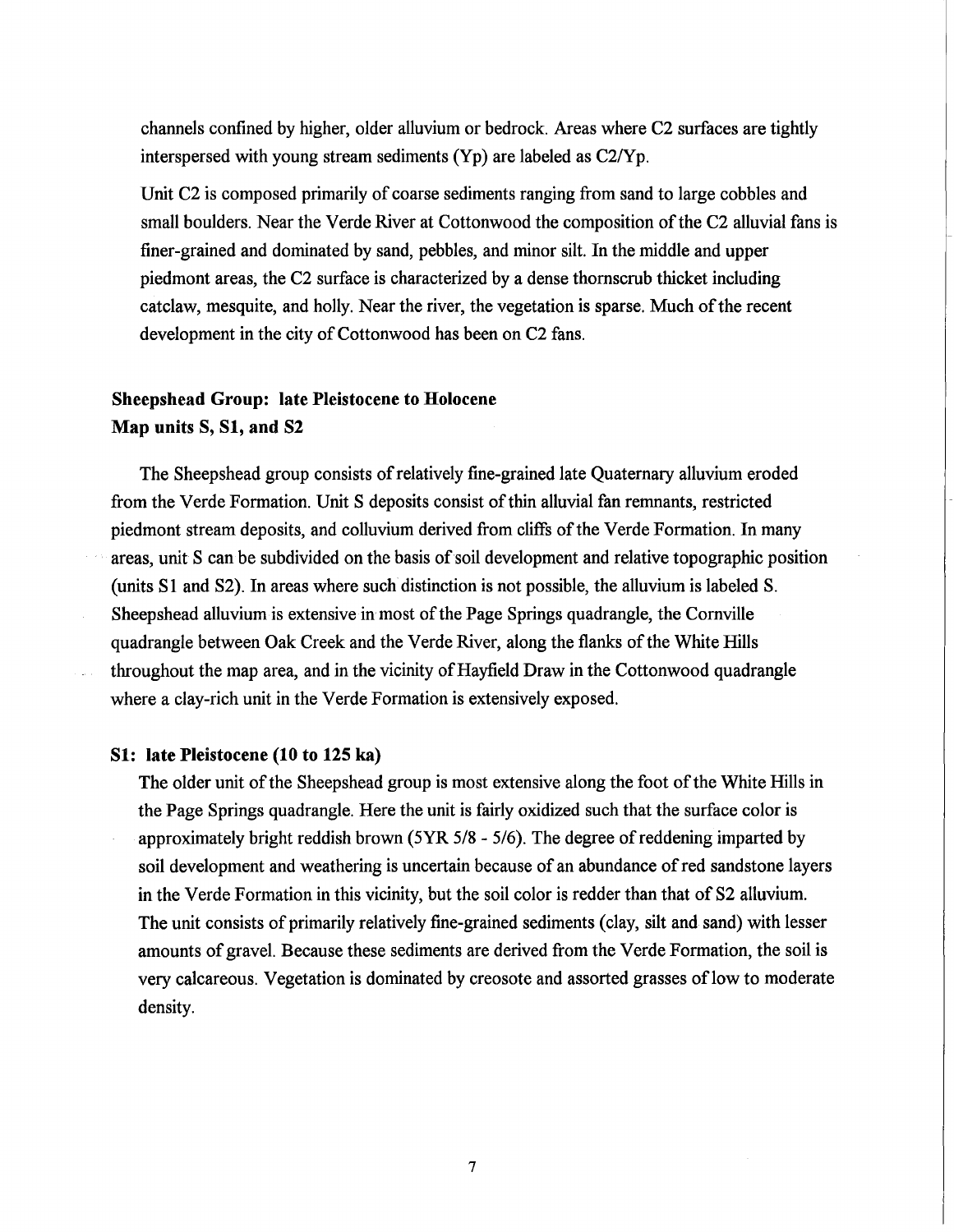### S2: Holocene (0 to 10 ka)

The younger unit of the Sheepshead Group includes small alluvial fans, discontinuous stream deposits and low stream terraces adjacent to modern piedmont drainages. Along the east flank: of the White Hills (Page Springs quadrangle) this unit is easily distinguished from S1 because it is not as red. The surface color is grayish grayish brown to dull brown (7.5 YR 6/2 - 6/3). S2 alluvium is typically fine-grained and consists primarily of clay, silt, sand, and minor gravel. The soil is very calcareous due to the abundance of calcium carbonate in the source rocks. Deeply incised, narrow arroyos are common in areas of S2 alluvium. Creosote bush and assorted grasses are common plants; vegetation density is variable.

# Verde Mix: Indeterminate age Map unit Vx

Unit designation Vx is used in areas where weathered bedrock, alluvium, and eolian materials are essentially indistinguishable. Typically, this unit consists of a very thin mantle of unconsolidated deposits of uncertain origin over Verde Formation. Unit Vx is exclusively related to the Verde Formation; it is most extensive in the Page Springs quadrangle and in the area north ofthe confluence ofthe Verde River and OakCreek in the Cornville quadrangle. Some contacts between Vx and Sheepshead alluvium are arbitrary because they grade together. In general the Vx designation was reserved for interfluve areas relatively high above modern washes.

# Young Piedmont Alluvium: late Holocene  $($  < 5 ka) Map unitYp

This unit consists of modern channel deposits and low terraces along piedmont drainage courses. It also includes small alluvial fans that have prograded onto the youngest terraces ofthe Verde River and Oak Creek. Composition ranges from extremely coarse very near the Black Hills (sand, gravel, cobbles, and boulders) to more fine-grained (silt, sand, gravel) elsewhere. Unit Yp is found throughout the map area in and near ephemeral drainage courses.

### Major Stream Deposits

# Oxbow Terraces: early Pleistocene (0.8 to 2 Ma) Map units OT1, OT2, OT3

Three very high and old terrace remnants are found along Oak Creek and the Verde River. These O terraces were grouped together because of their topographic isolation above other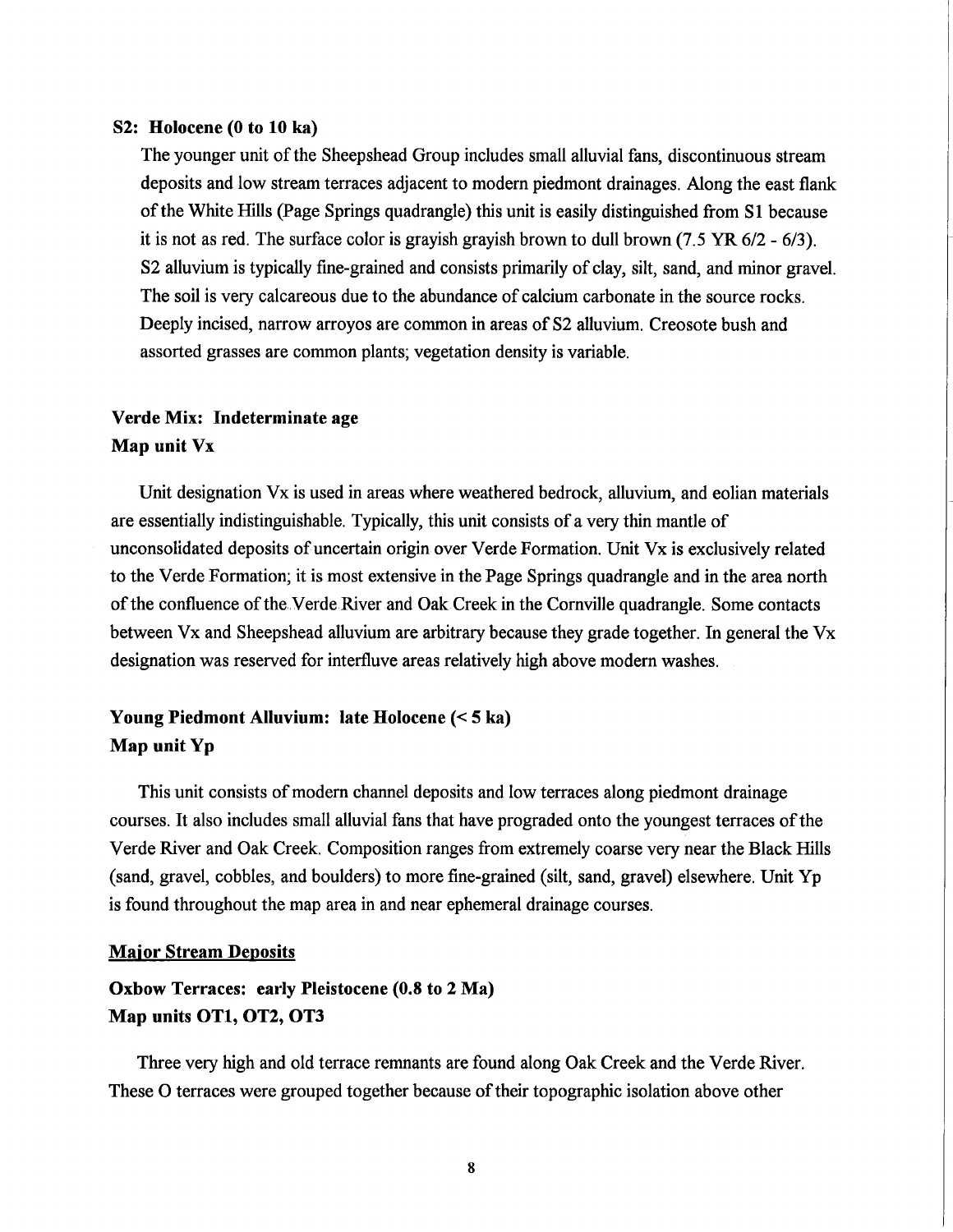terraces. The oldest terraces (OTl) are about 85 to 100 m (280-350 ft) above the modem river channels; OT2 terraces range from about 55 to 70 m (180-220 ft) above the river; OT3 terraces range from about 50 to 55 m (160-180 ft) above the river. They all likely date to the early Pleistocene, and thus were deposited during the same general interval as the Oxbow piedmont alluvial units.

The oldest river terraces (OT1) are about 200 m (700 ft) below the highest levels of the finegrained facies of the Verde Formation. Thus, OT1 is almost certainly much younger than the O1 piedmont surfaces, which probably represent the highest levels ofthe Verde Formation. 02a alluvial-fan remnants are at about the same altitude as OT2 near the Verde River, so they are of similar age. O2b can not be directly correlated with OT3, but O2b is well above the level of the next younger river terrace (MT), suggesting that it generally correlates with OT3. Terraces in the O group are found much farther from the present courses of Oak Creek and the Verde River than any of the younger terraces. Deposits are typically fairly thin, poorly sorted silt to gravel. Soil development is strong, with substantial clay and calcium carbonate accumulation; locally, soil horizons are cemented with calcium carbonate.

# Montezuma Terraces: middle Pleistocene (~500ka) Map unitMT

Montezuma terraces (MT) are still high above the modern rivers but are found in locations relatively close to the present positions of the Verde River and Oak Creek. MT terraces are not, however, restricted to the interiors of relatively narrow canyon reaches and in fact are often found on bedrock shelves that line the periphery of such reaches. They are typically 25 to 30 m (80-100) ft) above the modern river channels. The Montezuma alluvial fan complex is clearly graded to the MT near the Verde River, so they must be of equivalent age (middle Pleistocene). Soil development is fairly strong, and deposits are typically coarse gravel facies.

# Chuckwalla Terraces: middle Pleistocene to early Holocene (5 to 250 ka) Map units CTI and CT2

Chuckwalla terraces are found in very close proximity to the present positions of the Verde River and Oak Creek. They are of limited areal extent and are restricted to the interior of narrow canyon reaches. The older terrace (CT1) ranges from about 12 to 18 m (40-60 ft) above modern river channels; C1 piedmont deposits are graded to terrace CT1. CT1 thus dates to the middle to late Pleistocene. The younger terrace (CT2) is about 6 to 12 m (20-40 ft) above modern river channels; C2 piedmont deposits are graded to CT2 terraces, implying that CT2 terraces are of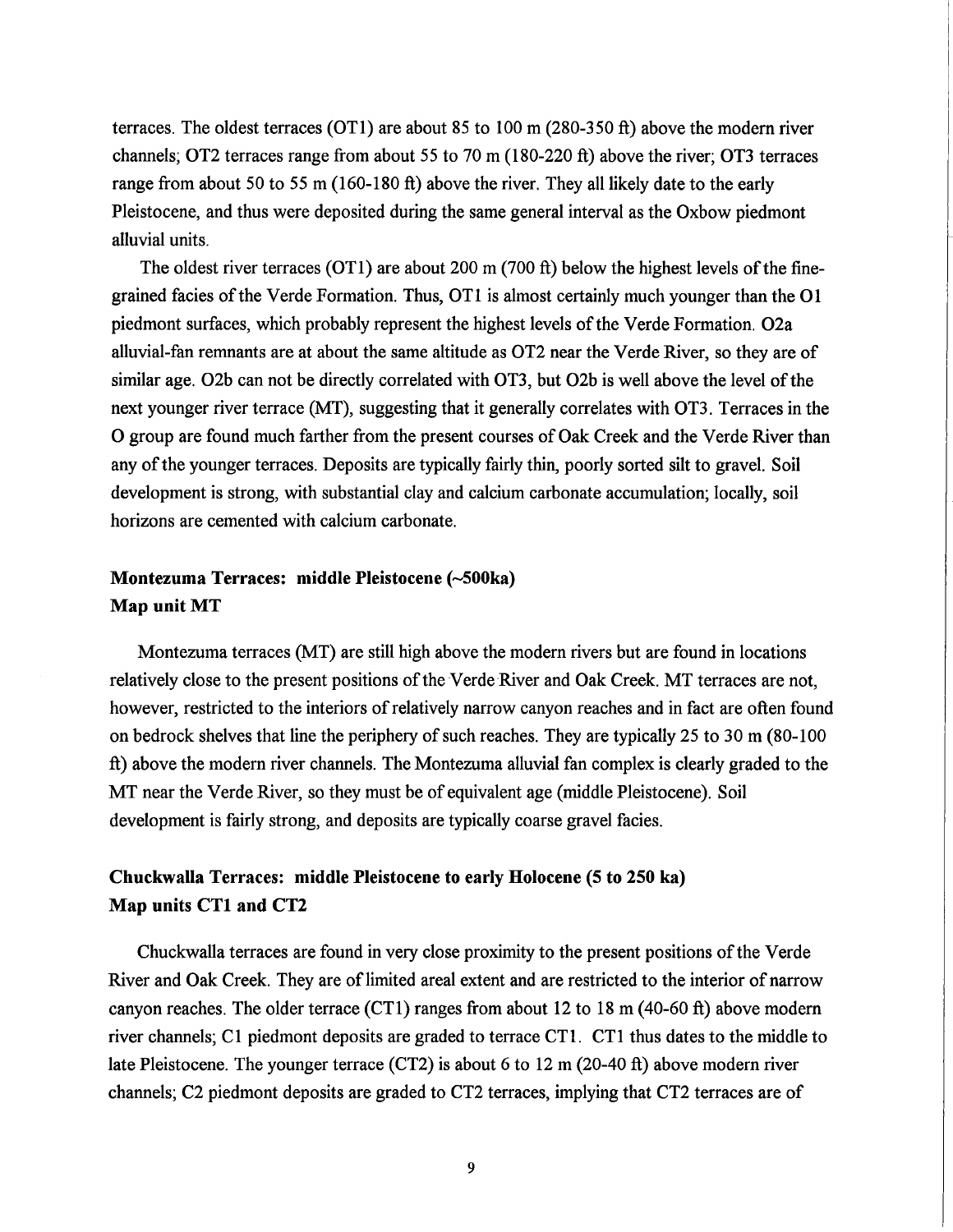latest Pleistocene to early Holocene age. Typically, deposits are coarse gravel facies ofrelict channels and bars and are less than 5 m thick. Soil development is moderate, with some clay accumulation. CT terraces are fairly resistant to stream erosion and are not inundated during large floods.

# Young Terraces: late Holocene (<5 ka) Map unitYT

This unit comprises the young, relatively thin terrace deposits along the Verde River and Oak Creek. YT terraces are less than about 6 m (20 ft) above the lowest portions of river channels and are almost always found directly adjacent to the channels. The principal exception to this is at Peck's Lake in the Clarkdale quadrangle, where a meander of the Verde River has evidently been cut off quite recently leaving a low area covered with late Holocene deposits. Yp piedmont channels are graded to YT terraces in some places. YT terrace deposits are composed of two distinct facies, a coarse gravel facies composed of abandoned channels and bars, and a fine facies composed of sand deposited in low velocity, slack-water areas during large floods. YT deposits are weakly consolidated and are susceptible to bank erosion, although riparian vegetation tends to stabilize these deposits. YT terraces have minimal soil development. We estimate that they are less than 5 ka in all cases, and are typically tens of years to a few thousand years old. Most if not all YT terraces may be subject to inundation during large floods.

# Active Channels of Major Streams: Modern Map unit Yr

Active channel and flood channel deposits of the Verde River and Oak Creek. This unit consists of silt, sand, gravel, and cobbles in the active channel areas of both major drainages in this portion of the Verde Valley. Most of this unit is the active bed of each stream, the remainder includes areas that convey floodwaters frequently enough to limit the development of mature riparian plant communities (i.e. dense stands, no large trees).

### Generalized Bedrock Units:

### Verde Formation: late Miocene to Pliocene

Tvl: lacustrine facies: composed of freshwater limestone, sandstone, siltstone and marl This unit is exposed throughout the map area particularly in the White Hills and along the Verde River south ofthe Oak Creek Confluence. In most areas, the Verde Formation is a cliff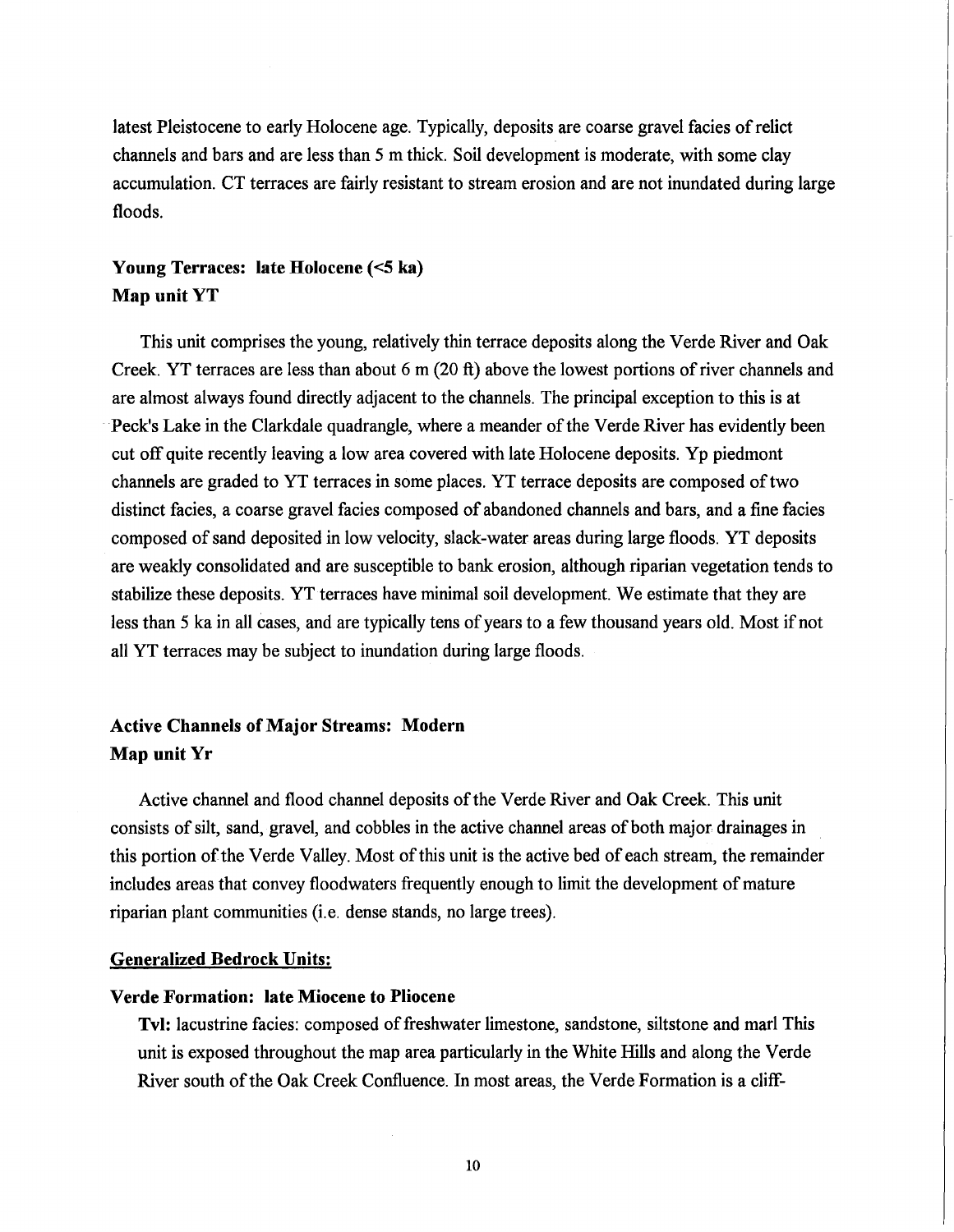forming unit, but in areas where clay rich layers are exposed it is characterized by soft-looking slopes and occasional badlands-type topography.

Tvg: gravel facies. alluvial fan deposits composed of primarily gravel and cobbles. Diverse lithologies. This unit is concentrated along the eastern flank of the Black Hills and occurs as rounded, high-standing hillocks that are conspicuously gray-colored.

Tvu: undifferentiated Verde Formation. This designation is used in areas where the lacustrine and gravel facies are interbedded or indistinguishable.

# Basalt: Miocene and Pliocene

Tb:Late Cenozoic basalt flows and local sediments. This bedrock type is found scattered through the map area. It caps Mingus Mountain and several mesas along the Mogollon rim. Some basalt also occurs in Box canyon along the Verde River north of Clarkdale where flows occur within the Verde Formation. The largest exposure of Tb is in the Page Springs Quadrangle in the area between the White Hills and Oak Creek.

#### Sedimentary Rocks: Paleozoic

Pzs: Sedimentary rocks ranging from limestone and dolomite to sandstone. These rocks are abundant in the Black Hills west of the Verde Fault and in scattered locations in the foothills. The largest exposures are in the Black Hills and Mogollon Rim areas north and east of Clarkdale.

#### Metavolcanic Rocks: Precambrian

Xmv:Metavolcanic rocks ranging from basalt to rhyolite. These rocks are found throughout the black hills north of Black Canyon

#### Intrusive Igneous Rocks: Precambrian

Xqd: Quartz diorite. This rock is most abundant in the Black Hills south of Black Canyon.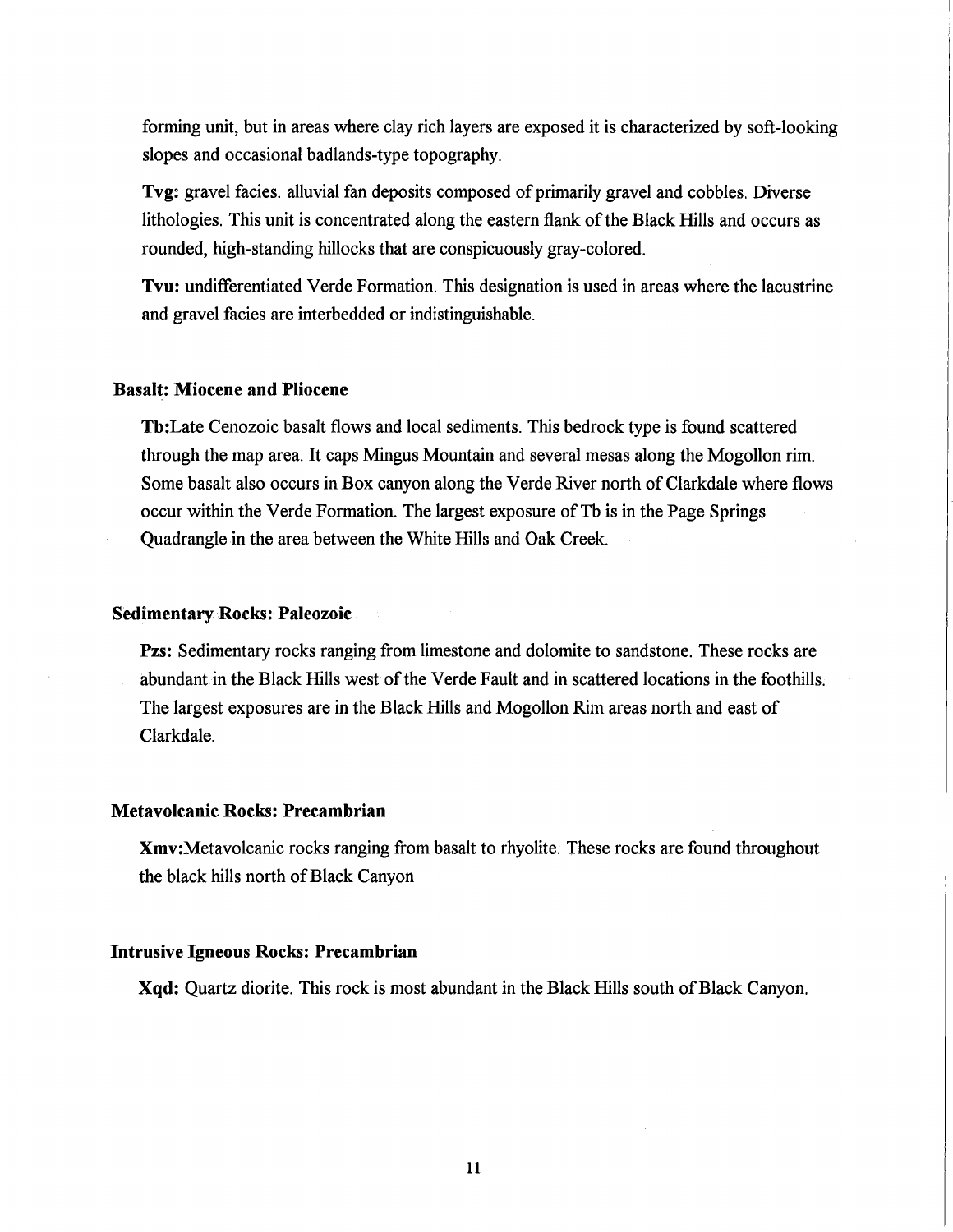### **General Geologic Setting** of the **Verde Valley**

The Verde Valley is one of several roughly northwest-southeast trending basins in the Transition Zone geological province of Arizona. Structurally, it is a half-graben bounded on its southwest margin by the Verde Fault, a high angle normal fault along which the Black Hills have been uplifted. The Valley is bounded on the north and east by the Mogollon Rim, a prominent escarpment marking the southern edge of the Colorado Plateau.

In the late Miocene the ancestral drainage from the Verde Valley was blocked, probably by a combination of structural subsidence and volcanic activity at the southern margin of the valley (Bressler and Butler, 1978; McKee and Elston, 1980). The absence of consistent external drainage resulted in the deposition of the Verde Formation, an extensive and varied sedimentary unit composed primarily of lacustrine, fluvial, and volcaniclastic sediments and interbedded lava flows. Concurrent with the accumulation of sediments in the middle of the basin, thick deposits of gravel were laid down as alluvial fans by streams entering the basin from the surrounding highlands. Deposition of the rocks in the Verde Formation lasted from approximately 8.5 to 2.5 Ma (Bressler and Butler, 1978; Nations et aI., 1981, McKee and Elston, 1980). Interbedded basalt flows in the Verde Formation have yielded dates of 4.5 Ma, 5.5 Ma, (McKee and Anderson, 1971) and 8.3 Ma (McKee and Elston, 1980).

The geomorphic evolution of the Verde Valley changed dramatically in the latest Pliocene. Major stream downcutting and basin dissection was initiated when the through-going Verde River drainage began to breach the natural volcanic/structural dam at the southeastern end ofthe Verde Valley. This transformation occurred sometime in the latest Pliocene (Bressler and Butler, 1978; Nations et al., 1981). Subsequently, the geomorphology of the valley has been shaped primarily by the long-term downcutting of the Verde River and large-scale climatic variations during the Quaternary period.

### Quaternary Geology and **Geomorphology** of the **Northern** Verde Valley

Quaternary deposits and associated landforms mapped in this study record the recent geologic evolution of the northern Verde Valley. Quaternary deposits consist of extensive, usually thin, alluvial fans and eroded alluvial fan remnants along the flanks of the surrounding highlands and sediments deposited by the Verde River and Oak Creek. Each Quaternary deposit has an associated geomorphic surface existing in some degree of preservation ranging from pristine to degraded.

A fluvial geomorphic surface is a distinct landform resulting from the attainment and subsequent abandonment of an equilibrium level of aggradation or degradation. The term equilibrium refers to the condition in which a balance exists between the rate of delivery of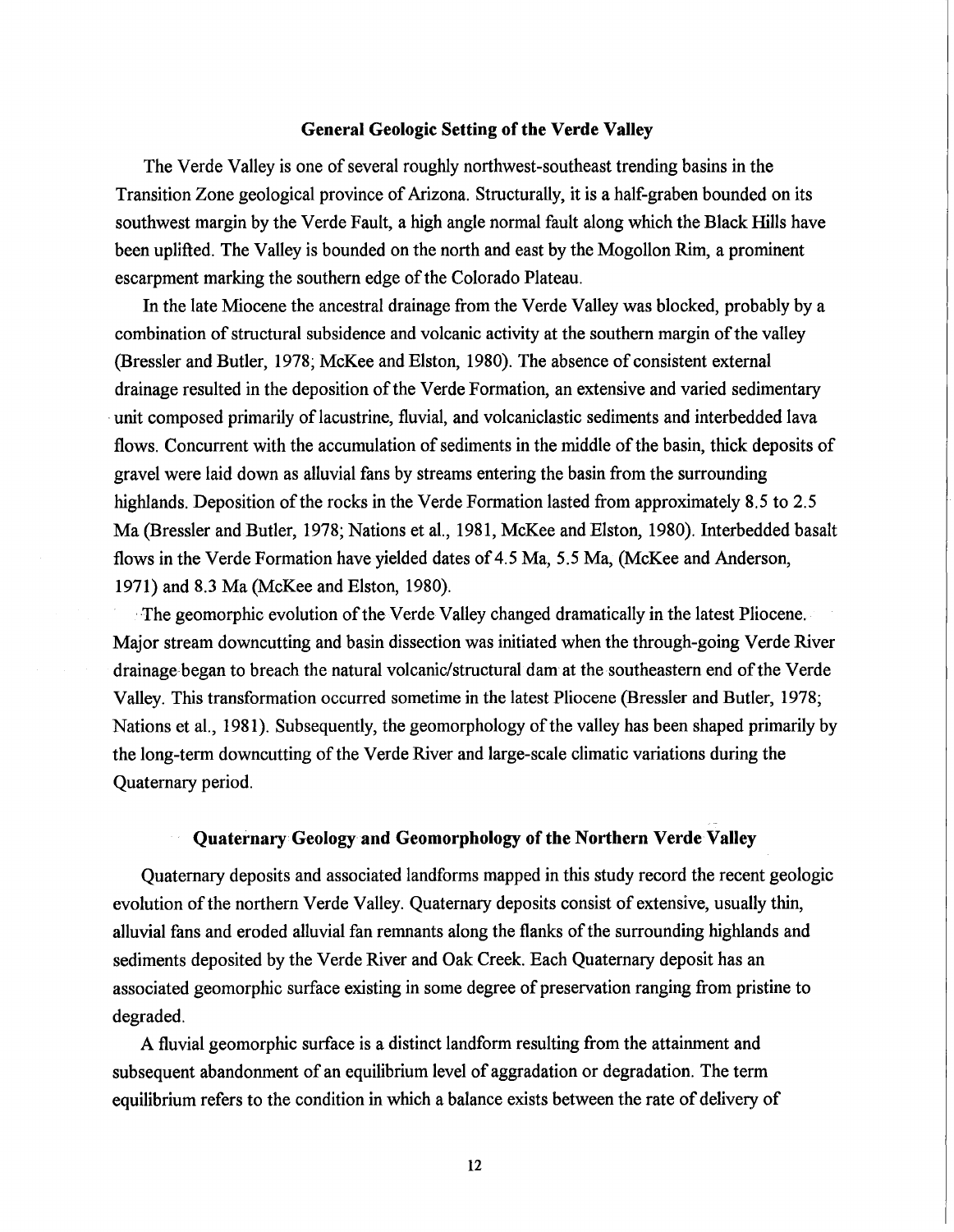sediment to a stream system and the rate of removal of sediment from the system (Bull, 1991). A disruption in the balance may lead to either aggradation or degradation by the affected stream. The attainment of equilibrium results in the formation of a relatively uniform, planar surface (alluvial fan, pediment, or stream terrace) composed of, or capped by, alluvium. Abandonment of a fluvial geomorphic surface is usually associated with incision by streams in response to changes in the sediment and/or water discharge characteristics of their tributary drainage basins; however, abandonment may simply occur in response to major lateral changes in stream channel positions. The first mechanism involves a departure from equilibrium conditions and can have the most lasting effect on the landscape through isolation of surfaces from major episodes of erosion for thousands to hundreds of thousands of years. The stimulus for this type of change can come from climatic change, tectonic processes, or some combination of the two. In the Verde Valley, climatic change and the long-term tendency for stream downcutting have dominated the area's geomorphic evolution over the past 2 million years.

Once a surface is abandoned, it is subject to erosion only from hillslope processes, small, ./ superposed drainage networks, and lateral erosion by major streams and tributaries. The longterm preservation of a fluvial geomorphic surface depends on the resistance of its constituent alluvial materials to erosion, the original extent of the surface, its position relative to major streams, and, to some degree, chance. Over time, an undisturbed surface undergoes weathering and soil formation. These processes continue indefinitely unless the surface is obliterated by erosion or buried by renewed aggradation from major streams. Under ideal conditions of surface preservation, the degree of soil development reflects the time that has elapsed since the surface was isolated from major fluvial activity. Specific soil characteristics, such as maximum clay and calcium carbonate contents, change progressively with time. These characteristics can be evaluated and related to dated soils formed under generally similar climatic conditions to estimate the surface age (Gile et aI., 1981; Bull, 1991).

The Verde River and Oak Creek are the fundamental controls on the development of alluvial landforms in the Verde Valley because all tributaries are graded to them. The long-term tendency of these major streams has been to downcut, possibly because of regional uplift of the Transition Zone during the Pliocene and Quaternary (pewe, 1978; Menges and Pearthree, 1989). The pattern of geomorphic change along these major streams must be reflected in the assemblage of landforms in the piedmont areas. Seven distinct levels of Verde River and Oak Creek terraces were identified in this mapping project. These terraces and terrace remnants range in age from recent (the modern channel and floodplain) to early Pleistocene. Seven roughly correlative levels of piedmont alluvial surfaces were also identified, but correlation between terrace remnants and piedmont alluvial surfaces is uncertain in most cases. Only in a few instances do fans clearly grade into terraces. It is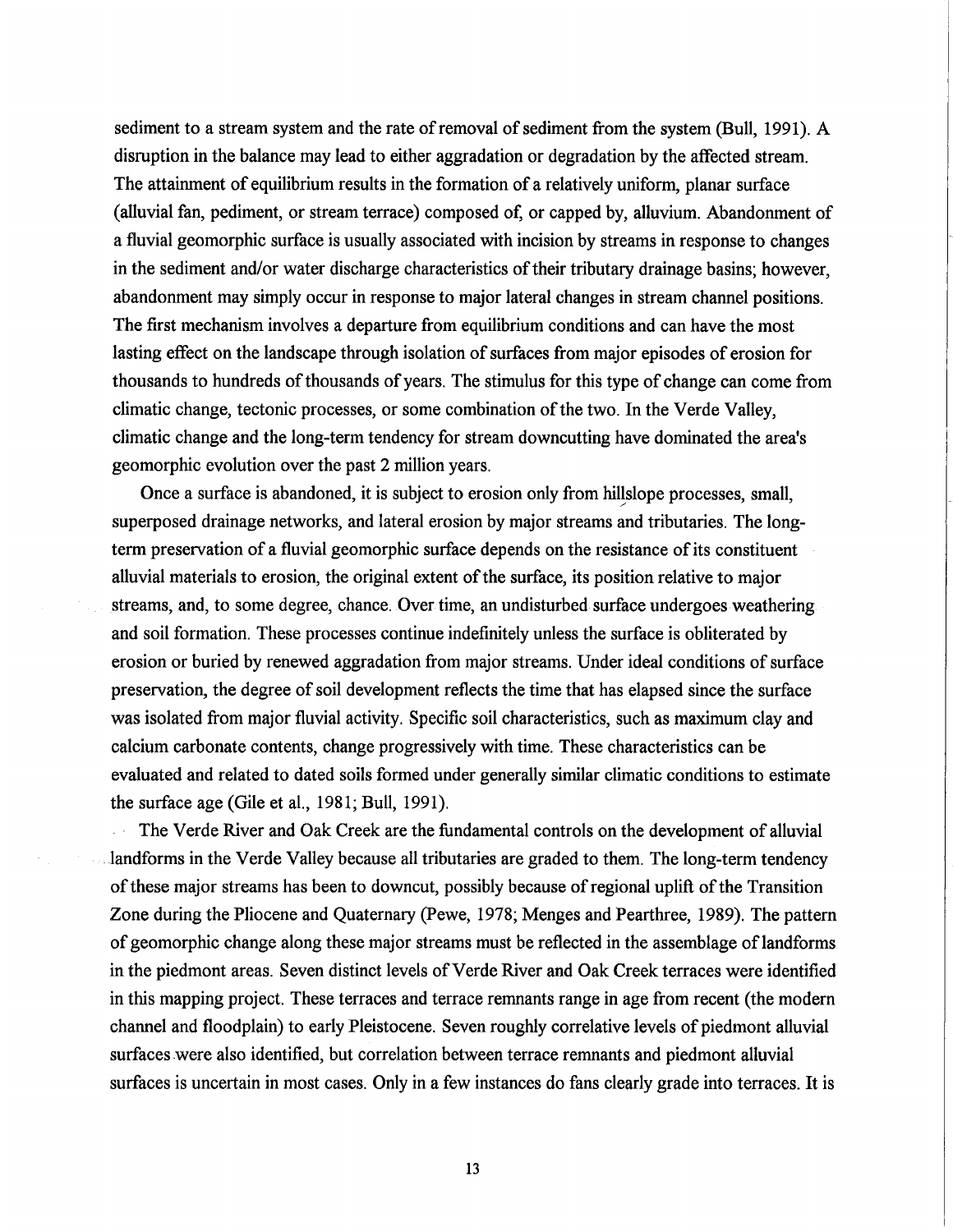likely that geomorphic processes in major streams and tributary piedmont drainage systems operate on different time scales, and thus their response times vary considerably.

During the Quaternary the Verde River and Oak Creek have downcut at least 300 m (1000 ft) into the basin fill deposits (Verde Formation) of the Verde Valley. Downcutting apparently has been episodic, however, with river terraces representing intervals of stability or minor aggradation. Piedmont landforms indicate that the period of net downcutting has included at least one period of major aggradation during the middle Pleistocene and several periods of base-level stability. At the present time, both the Verde River and Oak Creek appear to be in a downcutting phase because of the presence of bedrock at or very near their beds in many reaches.

**Latest Pliocene-Early Pleistocene.** The latest Pliocene-early Pleistocene evolution ofthe Verde Valley is represented by fans and terraces of the Oxbow group. This group comprises three distinct alluvial fan surface remnants and three distinct stream terrace remnants. These units have been grouped together primarily because they are found at considerably higher levels than any of the younger surfaces and their soil development is very strong.

The 01 unit represents the highest and oldest alluvial fan surface remnants in the Verde Valley. Because ofits antiquity, it has been obliterated by erosion throughout the valley except in a few isolated locations. The O1 alluvium rests atop the coarse gravel facies of the Verde Formation (Tvg); however, the nature of the stratigraphic relationship between these two units is unclear. Either the O1 surface represents the depositional surface of the Verde Formation fan facies or it is a veneer of alluvium deposited on an erosion surface carved in the Verde formation. The altitude of 01 surface remnants is about 4800 ft above mean sea level (MSL). The highest remnants of the fine-grained facies of the Verde Formation (Tvl) in the mapped area are about 4400 ft above MSL. The highest preserved river terrace remnants (OT1) are about 3700 ft above MSL. These relationships imply that the 01 surface is substantially older than the highest preserved river terrace remnants and could have been graded to the highest levels of the Verde Formation. They also imply that major. amounts of downcutting occurred during the latest Pliocene to early Pleistocene.

02 encompasses two alluvial units that are at least 60 m (200 feet) lower than 01 in the upper piedmont near the Black Hills. Extensive scattered remnants of O2a occur west of the Verde River below its confluence with Oak Creek and in the Cornville Quadrangle, indicating that a large, thin, fan probably associated with the Cherry Creek drainage once occupied a significant portion of this area. Where this fan remnant is adjacent to the modern Verde River channel it is graded to the OT2 terrace remnant. The 02 piedmont units are both thin and cap an erosion surface carved in the Verde Formation. Field observations and aerial photo interpretation indicate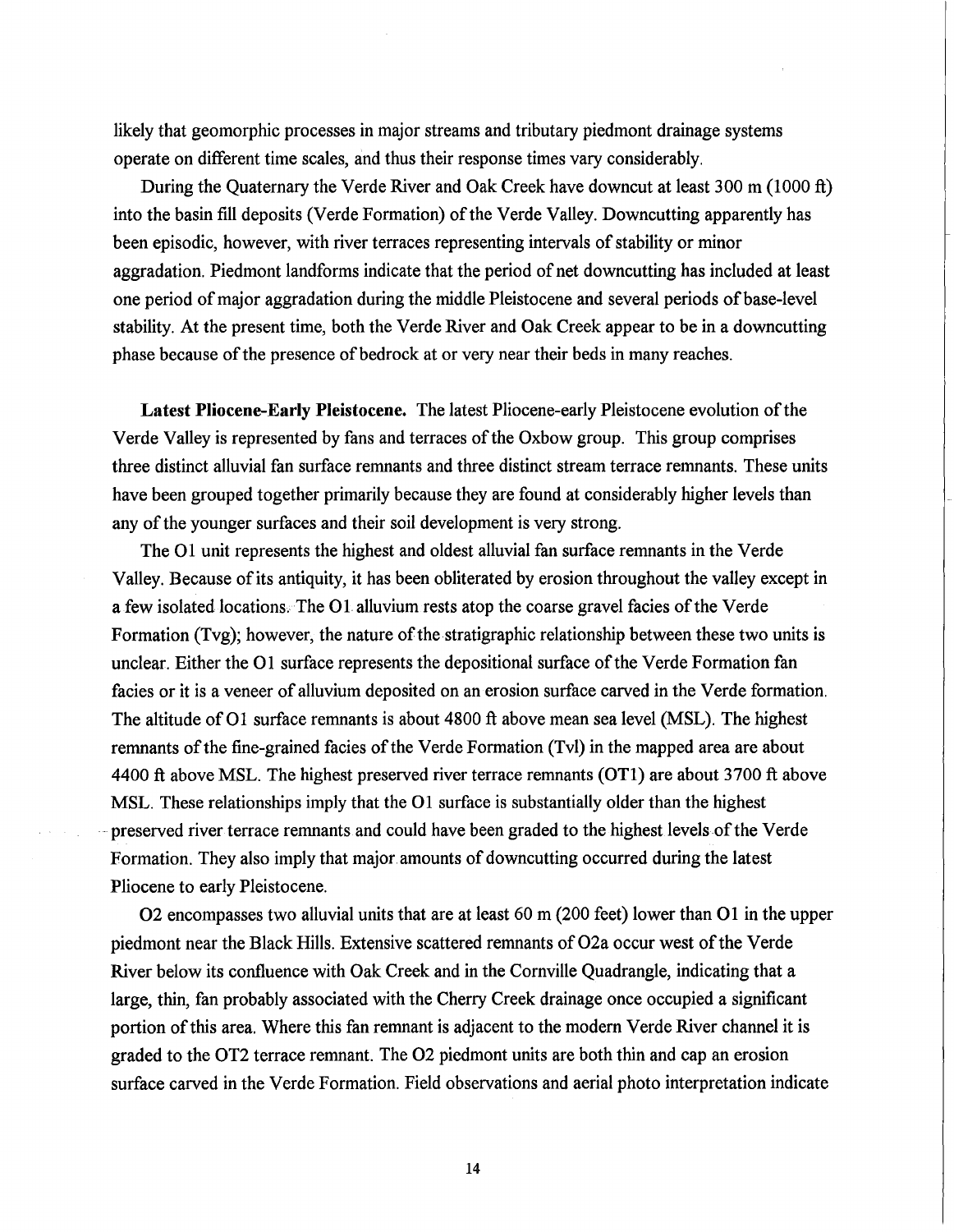that this unit varies in thickness from approximately 15 m (50 ft) to less than 3 m (10 ft). The 02 fans represent periods of equilibrium during a period of fairly dramatic downcutting.

The distribution of 0 terraces along Oak Creek and the Verde River reveal periods of relatively widespread lateral planation of the Verde Formation that are generally correlative to the stable intervals represented by the 02 fan remnants. In places, OT remnants are found more than 1.4 km (1 mile) from present channel positions along both streams. The DuffFlat area in the Clarkdale quadrangle illustrates these relationships. The distribution of OT remnants throughout much of Duff Flat indicates that this embayment was carved by the Verde River in the early Pleistocene. Along Oak Creek in the vicinity of the Verde River confluence, an interesting assemblage of OT2 remnants depicts a former, tight meander in the channel. Below the confluence, OT remnants are fairly widespread, but they follow the general trend of the present channel. Deep canyons and embayments adjacent to these terraces in many places were probably carved by the Verde River and Oak Creek during a major erosional interval in the early to middle Pleistocene.

**Early to Middle Pleistocene.** The middle Pleistocene Montezuma alluvium comprises extensive alluvial fans that are the thickest Quaternary alluvial deposits in the northern Verde Valley. Deposition of the Montezuma alluvium represents a major period of backfilling following an episode of relatively deep erosion into the Verde Formation. At sites where Oxbow surfaces and Montezuma surfaces are adjacent to each other, the Montezuma surface is approximately 45 to 60 m (150-200 ft) belowthe contact between 02 alluvium and the Verde Formation. In the Black Canyon area the Montezuma alluvium is as much as 25 m (80 ft) thick. Thus, piedmont drainages eroded valleys as deep as 80 m after deposition of 02 alluvium ceased and prior to deposition of Montezuma alluvium. This implies that the Montezuma alluvium was deposited long after the 02 surfaces were abandoned. Montezuma alluvium likely represents an interval during the middle Pleistocene when climatic changes drastically increased the sediment supply to piedmont drainages, resulting in a pulse of deposition that temporarily overwhelmed the long-term tendency for downcutting.

At various sites along the Verde River and Oak Creek, M fans are graded to MT terrace remnants. Many MT surfaces along the river south of Cottonwood and north of the Oak Creek confluence that have morphological characteristics typical of terraces (and are mapped as such) are capped by thin fan deposits. In these areas, terrace and fan deposits may interfinger, indicating that the fan/terrace transition may have been variable over a relatively broad area, and that the average position of the river was northeast of its current position. The continuous influx of sediment from aggrading fans along the flank of the Black Hills was probably sufficient to push the river northeast. This situation probably characterized all periods of aggradation along the Black Hills piedmont.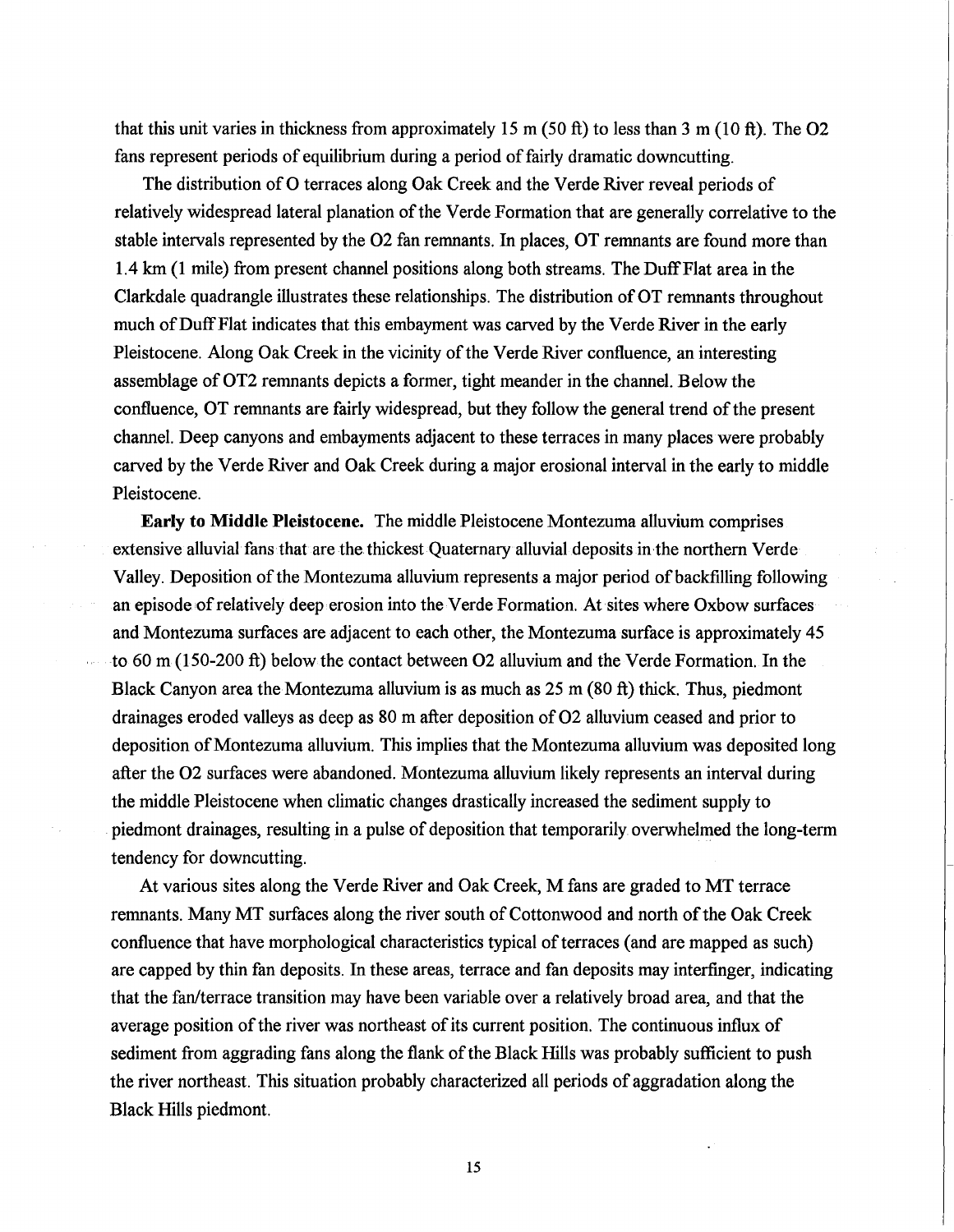The general positions of the Verde River and Oak Creek were probably established in the erosional interval separating the abandonment of the Oxbow surfaces and the deposition of the Montezuma alluvium. The distribution of 0 terraces clearly indicates that the channels were relatively mobile at times in the early Pleistocene; however, the distribution of M terraces primarily is limited to bedrock shelves lining the periphery ofincised reaches of both streams. This situation may indicate that backfilling along both streams was limited to incised reaches formed following the abandonment of 02 surfaces, and the terrace remnants represent the highest level of backfilling reached by each stream. Attainment of this level was probably accompanied by some lateral planation of the Verde Formation. Subsequent incision along Oak Creek and the Verde River was largely restricted to the alluvium filling the canyons and has re-exposed and deepened the canyons formed in the early-middle Pleistocene.

**Middle Pleistocene to Holocene.** The alluvium in the Chuckwalla group represents a prolonged period ofrelative base level stability along the major trunk streams. The group includes three different alluvial units that are topographically much lower than adjacent Montezuma surfaces. Soil development characteristics in the three members ofthe Chuckwalla group indicate that there is a substantial range in their ages, yet the three surfaces are separated only by minimal amounts of relief. The lack of relief between Chuckwalla surfaces suggests that the middle to late Pleistocene was an extended period of relative base-level stability. This relative stability evidently followed a period of fairly dramatic downcutting and valley formation that followed deposition of the Montezuma alluvial fans. During the Chuckwalla phase piedmont streams eroded laterally and distributed relatively thin deposits over broad portions of the piedmont.

The oldest member of the Chuckwalla group  $(C1a)$  is an erosional surface cut in Montezuma alluvium in some places. In some locations bedrock can be seen protruding through the CIa alluvium. The youngest member of the Chuckwalla Group  $(C2)$  is inset slightly into the C1 units. The relative topographic difference becomes more pronounced with proximity to the river and C2 fans taper to low terraces adjacent to drainages incised into older fan remnants. Elsewhere, C2 fans become widespread near the river and appear to merge with CTI surfaces.

In portions of the Verde Valley small streams head in areas underlain entirely by the Verde Formation, and the nature and preservation of Quaternary alluvial deposits (the Sheepshead group) is considerably different from areas where streams head in areas with more diverse and resistant lithology. The probable reasons for the major differences in the nature of the Sheepshead deposits and the other deposits in the valley include the high erodibility ofthe fine-grained facies of the Verde Formation and the distance of the source basins from the trunk streams. Many of the small streams heading in the White Hills have relatively rugged basins, but they are very small and quite far removed from the influence of changes along the Verde River and Oak Creek. Also, the high erodibility of portions of the Verde Formation results in heavy sediment loads which may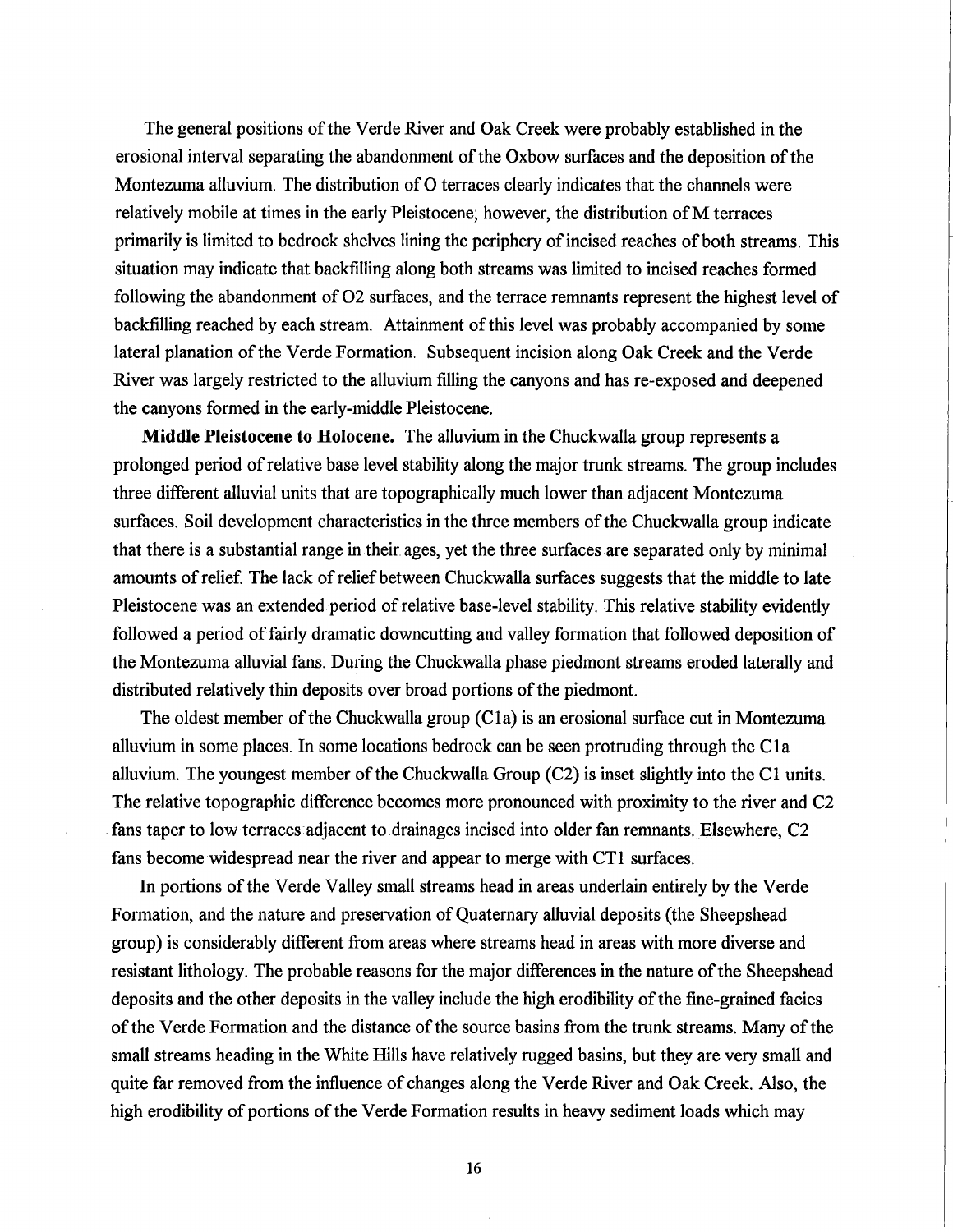lead to lesser amounts of downcutting in the upper portions of the streams. Additionally, the finegrained nature of the Sheepshead alluvium is not conducive to the long-term preservation of alluvial surfaces.

**Holocene:** The geomorphic evolution of the Verde Valley following the deposition of Chuckwalla alluvium has apparently followed a trend dominated by downcutting. The only young units that are widespread in the area are stream deposits and relatively low-lying floodplain terrace deposits associated with the modern drainage net and the major through-going rivers. Along Oak Creek and the Verde River, the young terrace deposits are quite extensive in wide reaches of each stream. Some young, small alluvial fans are found in areas where small piedmont streams debouch onto relatively flat stream terraces of the Verde River and Oak Creek. Because bedrock is exposed in the beds of many piedmont streams and is apparently shallow along reaches of the Verde River and Oak Creek, the late Holocene may represent the deepest level ofincision reached in the valley during the Quaternary.

#### **Summary**

The northern Verde Valley is characterized by a diversity of geomorphic surfaces that document approximately 2.5 million years of fluvial system response to net downcutting along the Verde River and major changes in climate. Geomorphic surfaces along the eastern flank of the Black Hills and along the Verde River and Oak Creek range in age from latest Pliocene to recent. In this report, the Quaternary has been divided into four major phases offluvial activity. (Oxbow: early Pleistocene, Montezuma: middle Pleistocene, Chuckwalla: late-middle Pleistocene through middle Holocene, and Post-Chuckwalla: middle Holocene to recent).

Lithologic diversity in the surrounding highlands and interior portions of the Verde Valley has resulted in an interesting and varied landscape. Surfaces emanating from basins underlain by volcanic and metavolcanic rocks in the Black Hills have persisted in pristine condition since at Jeast.the early Pleistocene; in contrast, no surfaces associated with drainages underlain by the highly erodible Verde Formation are older than about late to middle Pleistocene.

# **References**

Anderson, C.A., and Creasey, S.C., 1958, Geology and ore deposits of the Jerome Area, Yavapai County, Arizona,: U.S. Geological Survey Professional Paper 308, 185 p.

Anderson, C.A., and Creasey, S.C., 1967, Geologic map of the Mingus Mountain Quadrangle, Yavapai County, Arizona: U.S. Geological Survey Map GQ-715.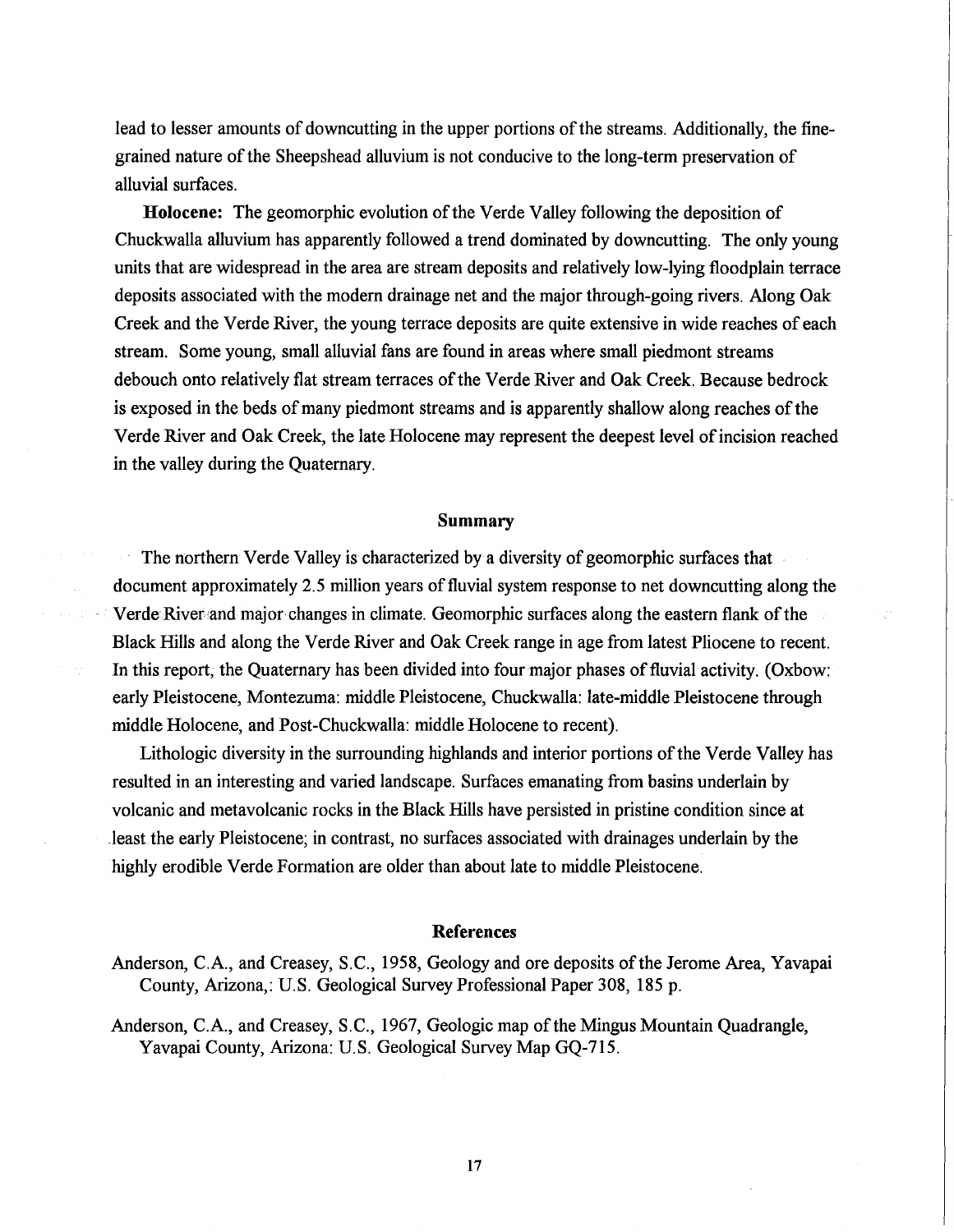- Bressler, S.L., and Butler, R.B., 1978, Magnetostratigraphy of the late Tertiary Verde Formation, central Arizona: Earth and Planetary Science Letters, v. 38, p. 319-330.
- Bull, W.B., 1991, Geomorphic Responses to Climatic Change: New York, Oxford University Press, 326 p.
- Gile, L.H., Hawley, J.W., and Grossman, R.B., 1981, Soils and geomorphology in the basin and range area of southern New Mexico--Guidebook to the Desert Project: New Mexico Bureau ofMines and Mineral Resources Memoir 39, Soccoro, New Mexico, 222 p.
- Karlstrom, T.N.V., Billingsley, G.H., and McColly, R, 1984, Mineral resource potential and geologic map of the Rattlesnake Roadless Area, Yavapai and Coconino Counties, Arizona: U.S. Geological Survey Map MF-1567-A.
- Lehner, R.E., 1958, Geology of the Clarkdale quadrangle, Arizona: U.S. Geological Survey Bulletin 1021-N, p. 511-591.
- Machette, 1985, Calcic soils of the southwestern United States, in Wiede, D.L., ed., Soils and Quaternary Geology of the Southwestern United States: Geological Society of America Special Paper 203, p. 1-21
- McKee, E.H., and Anderson, C.A., 1971, Age and chemistry of the Tertiary volcanic rocks in north-central Arizona and relation of the rocks to the Colorado Plateaus: Geological Society of America Bulletin, v. 82, pp. 2767-2782.
- McKee, E.H., and Elston, D.P., 1980, Reversal chronology from a 7.9- to 11.5- m.y. old volcanic sequence in central Arizona: Comparison with ocean floor polarity record: Journal of Geophysical Research, v. 85, n. Bl, pp. 327-338.
- Menges and Pearthree, 1989, Late Cenozoic tectonism in Arizona and its impact on regional landscape evolution, *in* Jenney, J.P., and Reynolds, S.J., Geologic Evolution of Arizona: Arizona Geological Society Digest 17, p. 649-680.
- Nations, J.D., Hevly, R.H., Landye, J.J., and Blinn, D.W., 1981, Paleontology, paleoecology, and depositional history of the Miocene-Pliocene Verde Formation, Yavapai County, Arizona: Arizona Geological Society Digest 13, p. 133-150.
- Pearthree, P.A., 1993, Geologic and Geomorphic setting of the Verde River from Sullivan Lake to Horseshoe Reservoir: Arizona Geological Survey Open File Report 93-4, 25 p.
- Péwé, 1978, Terraces of the lower Salt River Valley in relation to the late Cenozoic history of the Phoenix basin, in Burt, D.M., and Péwé, T.L., eds., Guidebook to the Geology of Central Arizona: Arizona Bureau of Geology and Mineral Technology Special Paper 2, p. 1-14.
- Ranney, W.D.R., 1989, Geologic history of the House Mountain area, Yavapai County, Arizona: M.S. thesis, Northern Arizona University (unpublished), 93 p.